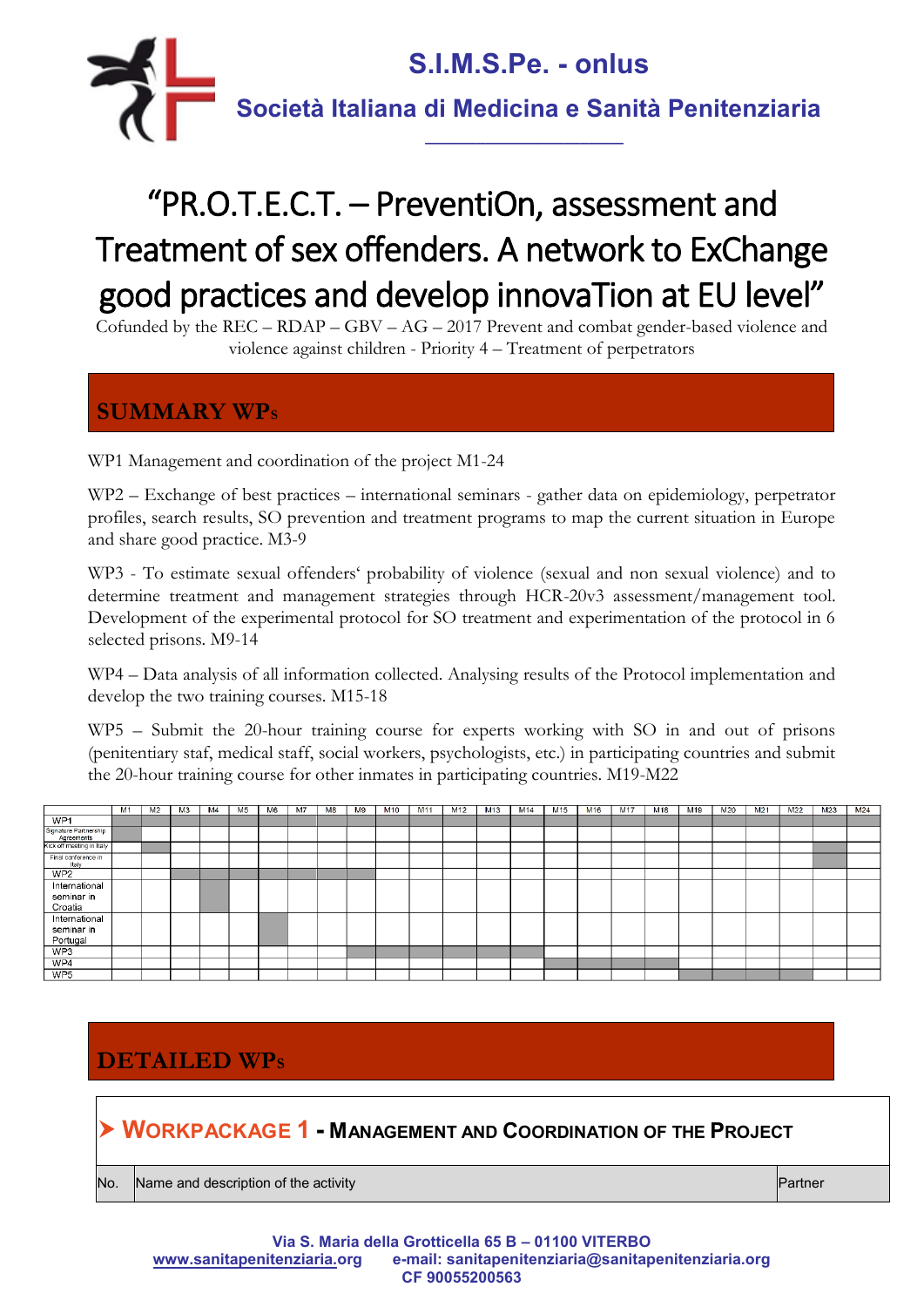

|   | <b>Project Coordination</b>      | Coordinator                     |
|---|----------------------------------|---------------------------------|
|   | <b>Project Monitoring</b>        | Coordinator                     |
|   | <b>Project Evaluation</b>        | Coordinator + evaluation expert |
|   | <b>Financial management</b>      | Coordinator                     |
|   | Kick-off meeting in Italy        | Coordinator                     |
| 6 | Dissemination of project results | Coordinator + all Partners      |
|   | <b>Final Conference</b>          | Coordinator                     |

| II. Deliverable(s) of this Workpackage |                          |                                                                                                                                                        |              |              |  |  |
|----------------------------------------|--------------------------|--------------------------------------------------------------------------------------------------------------------------------------------------------|--------------|--------------|--|--|
| No.                                    | Deliverable              | <b>Characteristics</b><br>(e.g. for meetings/trainings: number of participants)<br>(e.g. for publications, documentation: format (printed/electronic); |              | Target group |  |  |
|                                        |                          |                                                                                                                                                        |              |              |  |  |
|                                        | Partnership<br>Agreement | Printed format in English version.                                                                                                                     | All partners |              |  |  |

| $\overline{2}$                         | Agreement<br>Kick-off meeting in                           | 10 participants from all partner organizations. Project team from all partners                                                                                                |                                                                                                                                                                    |
|----------------------------------------|------------------------------------------------------------|-------------------------------------------------------------------------------------------------------------------------------------------------------------------------------|--------------------------------------------------------------------------------------------------------------------------------------------------------------------|
|                                        | Italy                                                      |                                                                                                                                                                               | Project team from all partners                                                                                                                                     |
| ß.                                     | Final conference in<br>Italy                               | 10 participants from all partner organizations<br>plus experts invited and stakeholders involved psychological experts; stakeholders<br>by the hosting institution plus press | Penitentiary staff and medical/<br>Scientific community; Decision makers;<br>general public                                                                        |
| 4                                      | Dissemination<br>press release in all<br>partner countries | PDF collection of press release, articles,<br>report – collection of presence in Web TV and radios, newsletters<br>and publication on the institutional website.              | Project team from all partners                                                                                                                                     |
| 5                                      | Final evaluation<br>report                                 | Online format in English version                                                                                                                                              | Project team from all partners Penitentiary<br>staff and medical/ psychological experts;<br>stakeholders Scientific community;<br>Decision makers; general public. |
| III. Milestones for the<br>Workpackage |                                                            | Kick off meeting; Final conference                                                                                                                                            |                                                                                                                                                                    |

#### **WORKPACKAGE 2:**ANALYSIS OF SEX OFFENDERS TREATMENTS IN VIGOUR IN PARTNER COUNTRIES - EXCHANGE OF BEST PRACTICES - INTERNATIONAL SEMINARS

Duration in months: **7** Leading partner: **LA SAPIENZA UNIVERSITY**

**I. Objective(s) of this Workpackage**

- gathering data on epidemiology, perpetrator profiles, search results, SO prevention and treatment programs to map the current situation in Europe – focused in partner countries – and share good practice in partner countries.
- Improving European co-operation by raising awareness of SO management and rehabilitation.
- Collecting information and profiling data and management (prevention and evaluation) of SO in partner countries, identification and implementation of good practices and synergies between prisoners and territorial operators for the treatment and reintegration of sex offenders.
- Mapping of research and typology of existing SO programs for partner countries.
- Creating a specific network involving local actors, social services and experts to manage SO not only during the execution of the prison sentence in prison, but also once out to avoid the risk of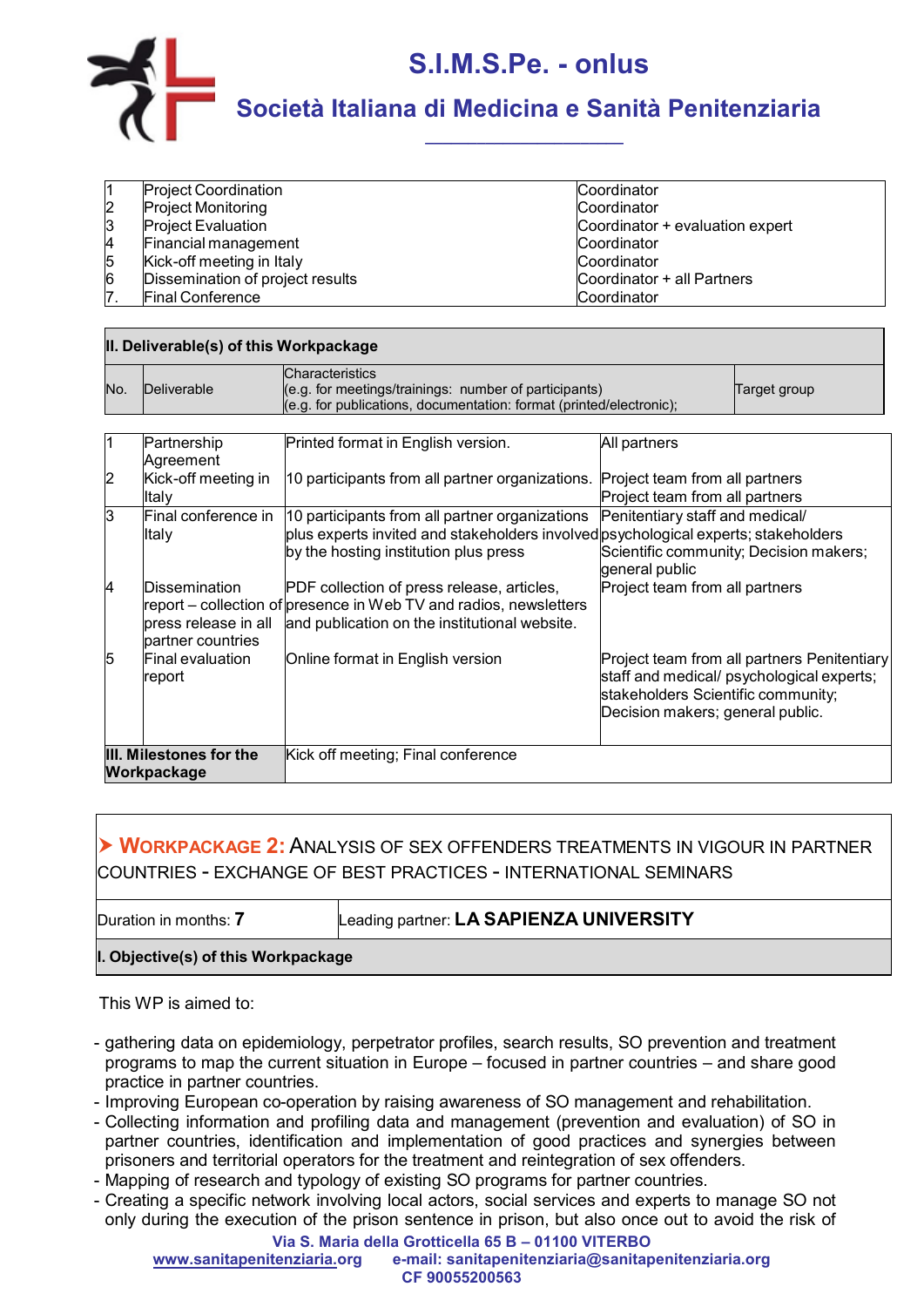

repeated offenses.

- Improving international collaboration between European partners by increasing awareness of SO management and rehabilitation. The WP is thus focused on the exchange of best practices thanks to the organization of 2 international seminar, one in Croatia and one in Portugal.

|     | II. Description of the work (activities)                                                             |                                                                                                                          |         |  |  |  |
|-----|------------------------------------------------------------------------------------------------------|--------------------------------------------------------------------------------------------------------------------------|---------|--|--|--|
| No. | Name and description of the activity                                                                 |                                                                                                                          | Partner |  |  |  |
|     | Data collection on epidemiology, perpetrator                                                         | La Sapienza University in collaboration with SIMSPe;                                                                     |         |  |  |  |
|     | and treatment programs in partner countries                                                          | City NGO, University of Braga, Italian Ministry of Justice<br>Health City NGO in collaboration with Croatian Ministry of |         |  |  |  |
| 2   | International seminar in Croatia (M4)                                                                | Justice<br>University of Braga in collaboration with Portuguese                                                          |         |  |  |  |
| 3   | International seminar in Portugal (M6)                                                               | of Justice<br>La Sapienza University in collaboration with SIMSPe;                                                       |         |  |  |  |
| 4   | Production of the final report on the best<br>shared, existing SO programmes in partner<br>countries | City NGO, University of Braga, Italian Ministry of Justice                                                               |         |  |  |  |

|     | III. Deliverable(s) of this Workpackage                                                               |                                                                                                                                                                                                                                                                                                             |                                                                              |  |  |  |
|-----|-------------------------------------------------------------------------------------------------------|-------------------------------------------------------------------------------------------------------------------------------------------------------------------------------------------------------------------------------------------------------------------------------------------------------------|------------------------------------------------------------------------------|--|--|--|
| No. | Deliverable                                                                                           | <b>Characteristics</b><br>(e.g. for meetings/trainings: number of participants)<br>(e.g. for publications, documentation: format (printed/electronic);                                                                                                                                                      | Target group                                                                 |  |  |  |
| 11  | International<br>seminar in Croatia                                                                   | 10 participants from partners organizations plus experts invited<br>land<br>stakeholders involved by the hosting institution                                                                                                                                                                                | Penitentiary staff and<br>medical/psychological<br>experts +<br>stakeholders |  |  |  |
| 2   | International                                                                                         | seminar in Portugal  10 participants from partners organizations plus experts invited<br>and stakeholders involved by the hosting institution                                                                                                                                                               | Penitentiary staff and<br>medical/psychological<br>experts +<br>stakeholders |  |  |  |
| 13  | <b>Publication on</b><br>research and<br>typology of existing<br>SO programs for<br>partner countries | Collection of information and profiling data and<br>management (prevention and evaluation) of SO in partner<br>countries, identification and implementation of good practices<br>and synergies between prisoners and territorial operators for<br>the treatment and reintegration of sex offenders. English | Scientific community;<br>Decision makers;<br>general public                  |  |  |  |
|     | IV. Milestones for the<br>Workpackage                                                                 | Data collected<br>Final version of the publication                                                                                                                                                                                                                                                          |                                                                              |  |  |  |

### **WORKPACKAGE 3:** CREATION OF THE EXPERIMENTAL INTERNATIONAL PROTOCOL AND TEST IN 6 SELECTED PRISONS

Duration in months: **5** Leading partner: **ITALIAN MINISTRY OF JUSTICE**

**I. Objective(s) of this Workpackage**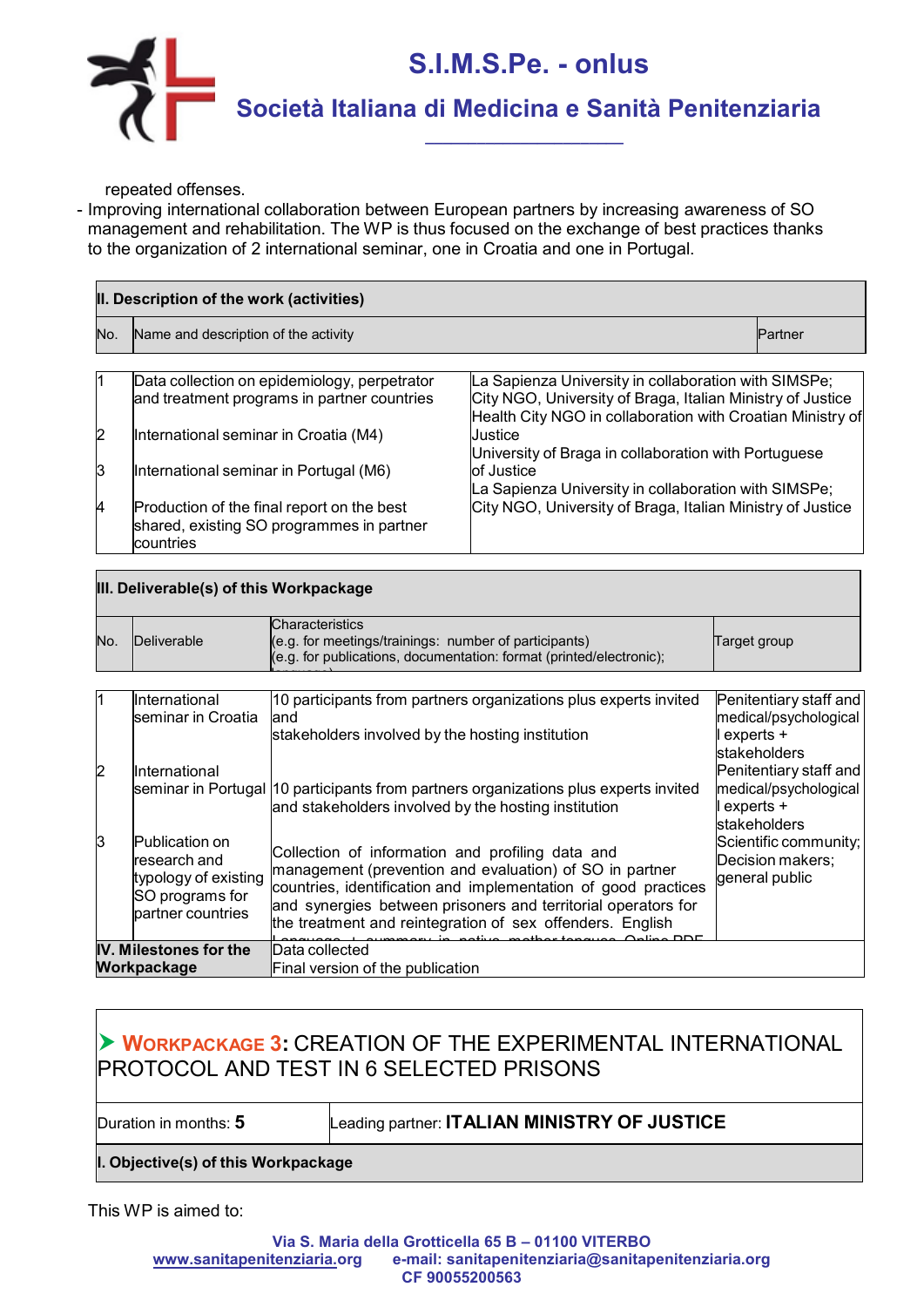

- Moving from the results of WP2, developing of the experimental protocol for SO treatment
- estimating sexual offenders' probability of violence (sexual and non sexual violence) and determining treatment and management strategies through HCR-20v3 assessment/management tool.

- Testing the protocol in 6 selected prisons

# **II. Description of the work (activities)** No.  $\,$  Name and description of the activity  $\,$

|                | Development of the experimental protocol for SO treatment SIMSPe in collaboration with University of |                                               |
|----------------|------------------------------------------------------------------------------------------------------|-----------------------------------------------|
|                |                                                                                                      | Braga and Healthy City NGO                    |
| $\overline{2}$ | Experiment of HCR-20v3 assessment/management tool to Italian Ministry of Justice, in collaboration   |                                               |
|                | sex offenders                                                                                        | La Sapienza University                        |
|                |                                                                                                      |                                               |
| 13             | Test of the experimental protocol for SO treatment                                                   | Italian Ministry of Justice, in collaboration |
|                |                                                                                                      | all partners                                  |

#### **III. Deliverable(s) of this Workpackage**

| No.                    | Deliverable                                                           | <b>Characteristics</b><br>(e.g. for meetings/trainings: number of participants)<br>(e.g. for publications, documentation: format (printed/electronic);                                              | Target group                                                   |
|------------------------|-----------------------------------------------------------------------|-----------------------------------------------------------------------------------------------------------------------------------------------------------------------------------------------------|----------------------------------------------------------------|
|                        | Experimental<br>International<br><b>Protocol for SO</b><br>management | The Protocol will describe a specific treatment program for SO<br>management (prevention, evaluation and treatment). English<br>Language + summary in native mother tongues. Online PDF<br>version. | 100 Perpetrators of<br>sex crimes in the 6<br>selected prisons |
| IV. Milestones for the |                                                                       | Protocol developed                                                                                                                                                                                  |                                                                |
|                        | Workpackage                                                           | Protocol tested                                                                                                                                                                                     |                                                                |

### **WORKPACKAGE 4:** Analysing results of the Protocol implementation and developing the two training courses

Duration in months: **3** Leading partner: **HEALTHY CITY NGO**

#### **I. Objective(s) of this Workpackage**

- Analysing data collected during WP3
- Analysing results of the Protocol implementation
- Moving from the analysis of results of the Protocol implementation, developing the two training courses lasting 20-hours each. One training course will be addressed to other prisoners while the other will be targeted on penitentiary professionals. Both will be shaped around the "behavioural" approach and focused on the protocol, to carry on in the selected prisons and spread online, with the aim of reducing stigma and prejudice towards the sex offenders, increasing awareness and consciousness, spread the use of the protocol.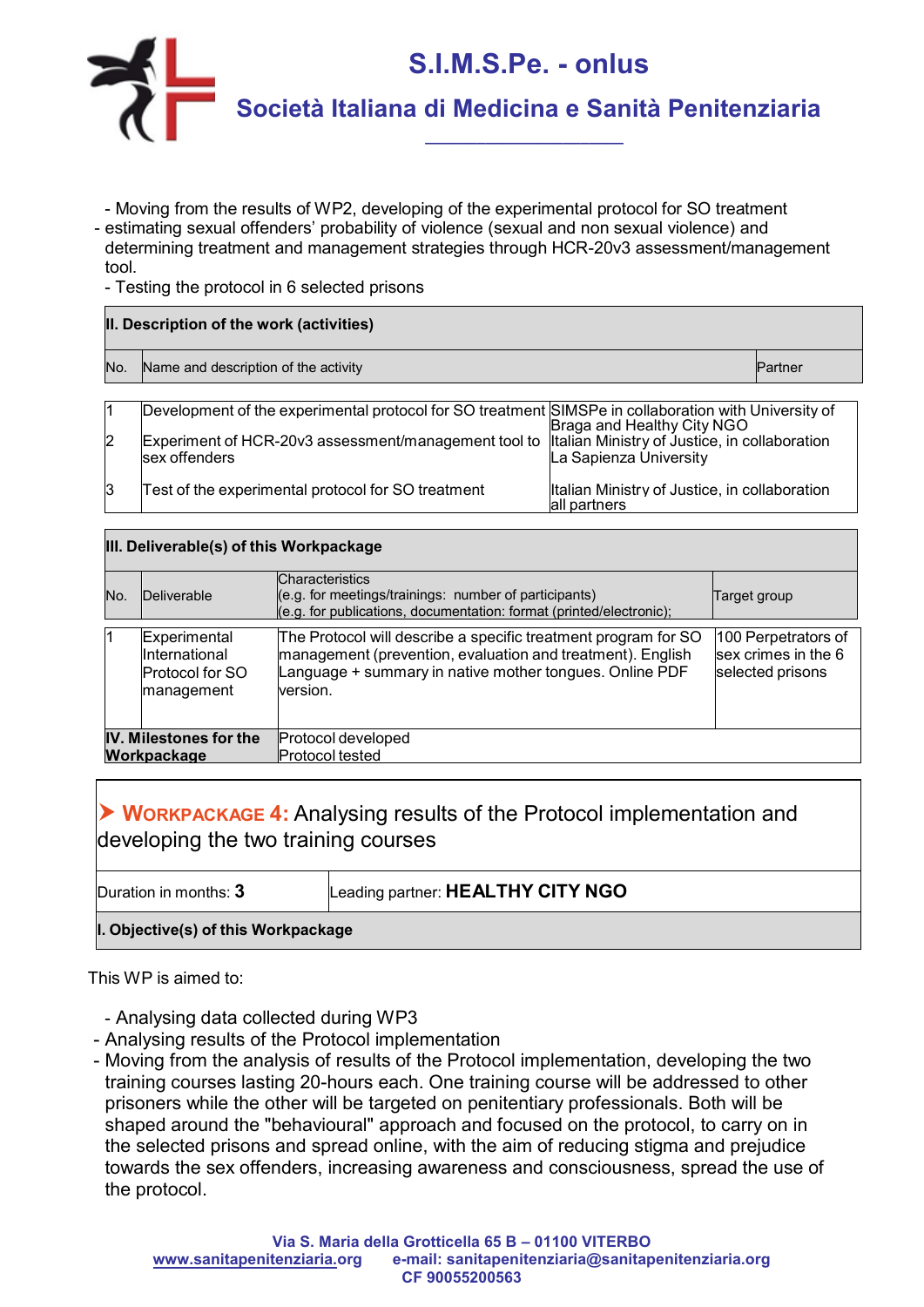

 $\blacksquare$ 

|                | II. Description of the work (activities)                                                      |                                                                                    |                |  |  |  |  |
|----------------|-----------------------------------------------------------------------------------------------|------------------------------------------------------------------------------------|----------------|--|--|--|--|
| No.            | Name and description of the activity                                                          |                                                                                    | <b>Partner</b> |  |  |  |  |
| 11             | Data analysis of all information collected during                                             | Healthy City NGO in collaboration with SIMSPe and La<br>Sapienza University        |                |  |  |  |  |
| $\overline{2}$ | Analyse results of the Protocol implementation                                                | Healthy City NGO in collaboration with SIMSPe and La<br>Sapienza University        |                |  |  |  |  |
| $\mathsf{S}$   | Definition of the Training Materials for the training<br>course to the prisoners              | SIMSPe in collaboration with the Italian Ministry of<br>and La Sapienza University |                |  |  |  |  |
| 4              | Definition of the Training Materials for the training<br>course to penitentiary professionals | SIMSPe in collaboration with the Italian Ministry of<br>and La Sapienza University |                |  |  |  |  |

|     | III. Deliverable(s) of this Workpackage                                                     |                                                                                                                                                                                                                                              |                                                                                                                                                                                                       |  |  |  |  |
|-----|---------------------------------------------------------------------------------------------|----------------------------------------------------------------------------------------------------------------------------------------------------------------------------------------------------------------------------------------------|-------------------------------------------------------------------------------------------------------------------------------------------------------------------------------------------------------|--|--|--|--|
| No. | Deliverable                                                                                 | Characteristics<br>$(e.g. for meetings/trainings: number of participants)$<br>(e.g. for publications, documentation: format (printed/electronic);                                                                                            | Target group                                                                                                                                                                                          |  |  |  |  |
|     | Report on the<br>results of the<br>Protocol test in 6<br>selected prisons                   | The report will analyse the results of the test and describe the<br>needed changes/adaptations of the protocol. English Language +<br>summary in native mother tongues. Online PDF version.                                                  | Penitentiary staff and<br>medical/<br>psychological<br>experts; stakeholders<br>Scientific community;<br>Decision makers;                                                                             |  |  |  |  |
| 2   | Training materials<br>for the training<br>course to the<br>prisoners                        | The training materials will be shaped to cover 20 hours. Materials<br>be scientific texts, practical examples, interactive workshops and<br>videos. All materials will be created in order to be shared online.<br>language will be English. | general public<br>120 other prisoners<br>(not perpetrators of<br>sex crimes) in the 6<br>selected prisons;                                                                                            |  |  |  |  |
| IЗ  | <b>Training Materials</b><br>for the training<br>course to<br>penitentiary<br>professionals | The training materials will be shaped to cover 20 hours. Materials<br>be scientific texts, practical examples, interactive workshops and<br>videos. All materials will be created in order to be shared online.<br>language will be English. | 12 Directors, 12<br>Police<br>Commissioners, 120<br>prison police officers,<br>60 medical staff and<br>30 nurse staff, 30<br>volunteers/non<br>professional<br>operators in the 6<br>selected prisons |  |  |  |  |
|     | IV. Milestones for the<br>Workpackage                                                       | Training courses structured                                                                                                                                                                                                                  |                                                                                                                                                                                                       |  |  |  |  |

| <b>DELIVER</b> WORKPACKAGE 5: TRAININGS DELIVER |                         |  |  |  |  |
|-------------------------------------------------|-------------------------|--|--|--|--|
| Duration in months: 3                           | Leading partner: SIMSPe |  |  |  |  |
| I. Objective(s) of this Workpackage             |                         |  |  |  |  |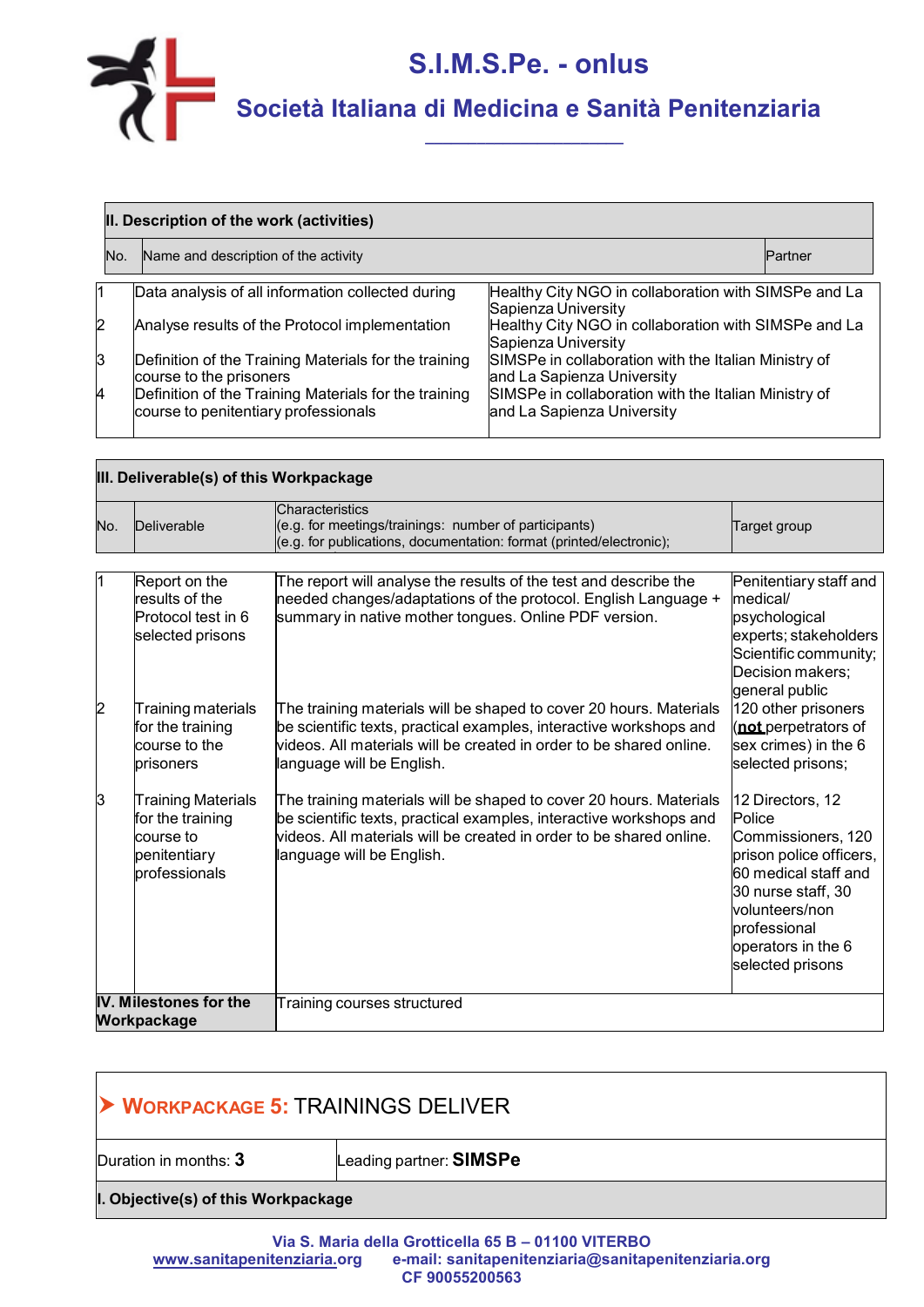

- Submitting the 20-hour training course for experts working with SO in and out of prisons in participating countries (12 Directors, 12 Police Commissioners, 120 prison police officers, 60 medical staff and 30 nurse staff, 30 volunteers/non professional operators in the 6 selected prisons)
- Submitting the 20-hour training course for other inmates in participating countries (120 other prisoners not perpetrators of sex crimes in the 6 selected prisons)
- Analysing the results of the training through satisfaction and impact questionnaires

| II. Description of the work (activities) |                                                                  |                |  |  |  |  |  |
|------------------------------------------|------------------------------------------------------------------|----------------|--|--|--|--|--|
| No.                                      | Name and description of the activity                             | <b>Partner</b> |  |  |  |  |  |
|                                          | 20-hour training course for experts working with<br>All partners |                |  |  |  |  |  |

| 20-hour training course for experts working with All partners |              |
|---------------------------------------------------------------|--------------|
| 20-hour training course for other inmates                     | All partners |
| Analysis of the training results                              | SIMSPe       |

| III. Deliverable(s) of this Workpackage |                                                                        |                                                                                                                                                                                                        |                                                                                                                                          |  |
|-----------------------------------------|------------------------------------------------------------------------|--------------------------------------------------------------------------------------------------------------------------------------------------------------------------------------------------------|------------------------------------------------------------------------------------------------------------------------------------------|--|
| No.                                     | Deliverable                                                            | <b>Characteristics</b><br>(e.g. for meetings/trainings: number of participants)<br>(e.g. for publications, documentation: format (printed/electronic);                                                 | Target group                                                                                                                             |  |
| 11                                      | 20-hour training<br>course for experts<br>working with SO<br>delivered | 20 hours for 120 other prisoners. The training will be<br>in the 6 selected prisons where the protocol was tested.<br>Training materials will be made available as specified in                        | - 120 other prisoners ( <u>not</u><br>perpetrators of sex crimes)<br>in the 6 selected prisons;                                          |  |
| $\overline{c}$                          |                                                                        | 20 hours for 12 Directors, 12 Police Commissioners, 120<br>police officers, 60 medical staff and 30 nurse staff, 30                                                                                    | - 12 Directors, 12 Police<br>Commissioners, 120 prison                                                                                   |  |
|                                         | 20-hour training<br>course for<br>experts working<br>with SO delivered | volunteers/non professional operators. The training will be<br>delivered in the 6 selected prisons where the protocol<br>was tested. Training materials will be made available as<br>specified in WP4. | police officers, 60 medical<br>staff and 30 nurse staff,<br>30 volunteers/non<br>professional operators in<br>the 6 selected prisons     |  |
| ß                                       | Report on<br>training feedback<br>and impact                           | The report will be written in English Language +<br>summary in native mother tongues. Online PDF<br>version                                                                                            | Penitentiary staff and<br>medical/psychological<br>experts + stakeholders<br>Scientific community;<br>Decision makers;<br>general public |  |
| IV. Milestones for the<br>Workpackage   |                                                                        | Training courses delivered<br>Report written                                                                                                                                                           |                                                                                                                                          |  |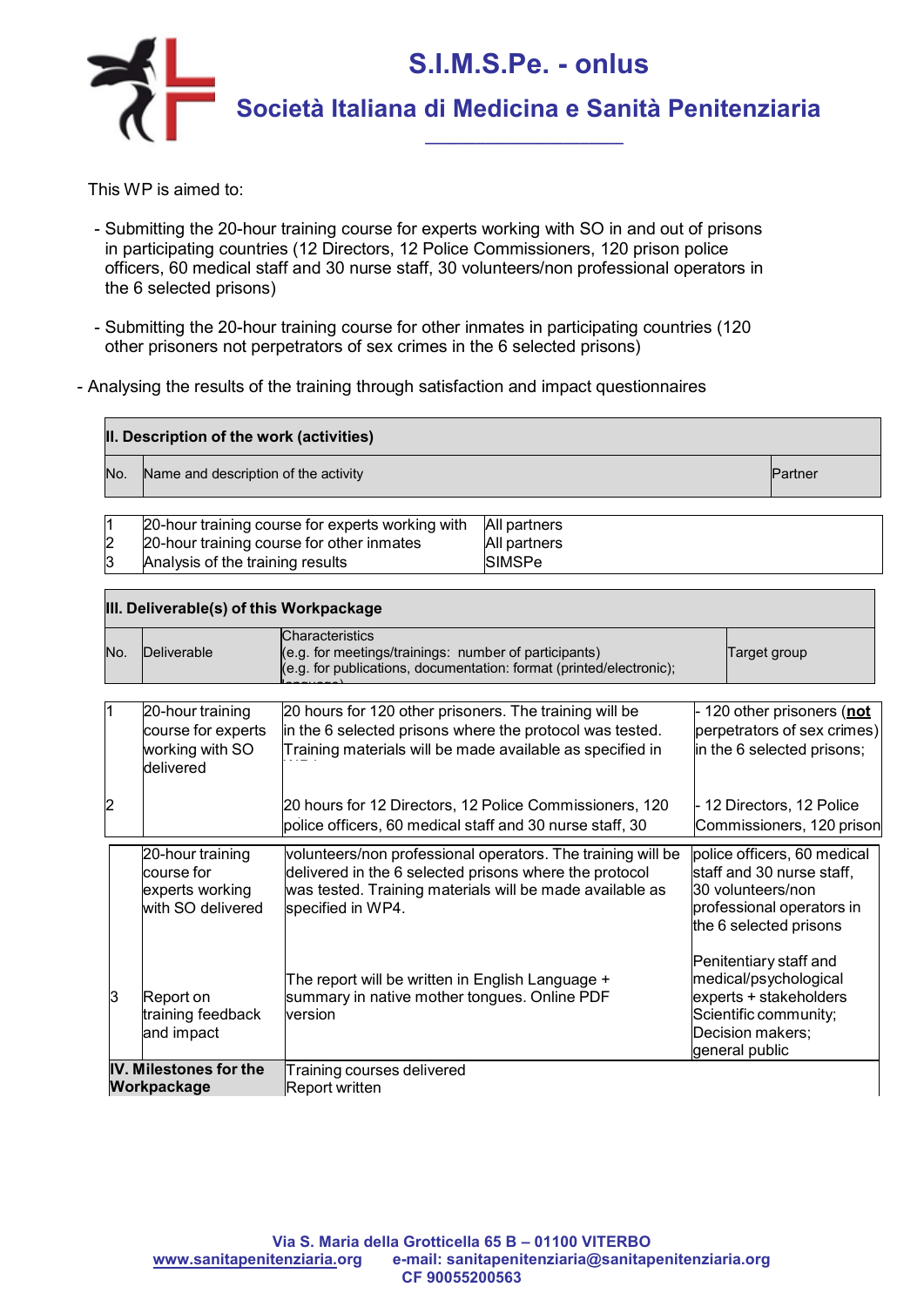

### **TARGETS**

- 100 Perpetrators of sex crimes in the 6 selected prisons, on which the protocol will be tested;

- 12 Directors, 12 Police Commissioners, 120 prison police officers, 60 medical staff and 30 nurse staff, 30 volunteers/non professional operators in the 6 selected prisons;

- 120 other prisoners in the 6 selected prisons chosen because of the relevance to the expected objectives and results.

### **EXPECTED RESULTS**

#### **INTANGIBLE RESULTS:**

- A reduced risk of recidivism of the sex offence / violence, both general and specific.

- An increased capacity of stakeholders and relevant professionals to address issues related to SO, in order to prevent reoffence.

- An improved ability of penitentiary operators to assess and manage SO' risk of violence through HCR-20 procedure.

- Enhanced/improved specific skills among the trained staff in order to improve their capacity in treatment and rehabilitation programs for SO inmates. Prison staff involved will have gained, at the end of the training, appropriate skills, in order to help them to overtake prejudice against SO and to provide them with appropriate tools to interact with those prisoners, to participate and help to contribute to the implementation of treatment and rehabilitation programs.

- A strengthened system thanks to capacity-building actions, ensuring that procedures for the prevention of reoffence are more effective and integrated at EU level

- Among professionals and policy makers directly involved in the project, an improved knowledge of SO' characteristics and risk of violence

- Changed attitudes and behavior as regards the treatment of SO among professionals and other prisoners. In particular, improved tolerance and changed approaches of the other prisoners towards SO. This crime category can generate strong rejections in the prison community, even among prison staff itself, so training curricula will be structured in order to increase awareness and consciousness.

- A strengthened cooperation and exchange of good practices between local/national/European authorities regarding policies and treatments of SO, thanks to the cross border events and research.

- Thanks to the final conference and the wide dissemination plan, an increased awareness on issues related to SO among both professional and non professional public

#### **TANGIBLE RESULTS:**

- A collection of the state of art and best practices in partner countries about SO inmates treatment. This research will reach the result of underlining the most important acquisition of the international scientific community about the treatment programs for SO and put the basis for the exchange of good practices